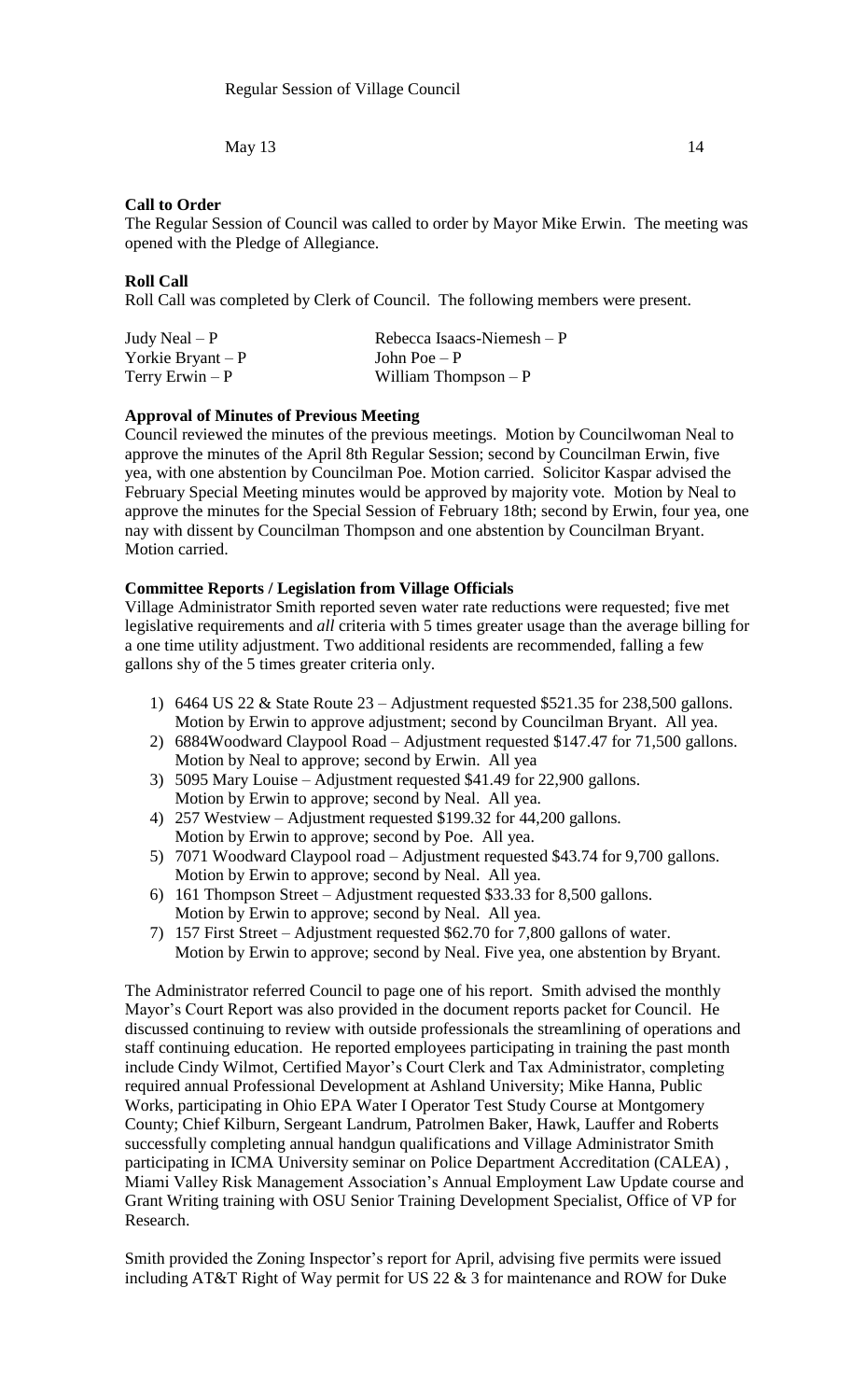May  $13 \t\t 14$ 

Energy for gas line installation. The Administrator advised the BZA permit application was revised to meet current codes and will be available on the Village website soon.

The Administrator reported on the Tree Board, advising a January tour of the community with a SW Ohio Arborist identified twenty trees in the public right-of-way as hazards which need to be removed. He stated bids would out in within a week or so. He discussed the Veteran's Administration Memorial Project, its members and a future work on an artist rendering. Smith reported the Historical Society hosted an Ice Cream Social on Saturday and acknowledged there were several members present at the meeting. He also reported on Economic Development, advising the Morrow Vendor Mall's new owner would accept forty vendors, similar to Lebanon and Waynesville. Also, Angelo's has changed their name to Perry's Pizza and 101 Main Street, Country Corner, is open for business Smith reported.

The Administrator stated the Neighborhood Watch Meeting was scheduled for the first Thursday of the month at 7pm. He discussed the Police Report provided which included traffic stops and dispatched calls. Smith advised the 2nd Annual Police Night Out against crime would be August 5, 2014 from 5 to 7pm; snacks will be provided for the kids. He congratulated the Police for doing a good job.

Public Works has been doing Spring clean-up, preparing the parks and making necessary repairs. Also, Smith advised, we have been working with the owner of the Morrow Plaza, relocating meters inside to prevent damage. He reported the Highlawn Avenue and Welch Road paving and striping was completed; the project is scheduled for completion very soon. The Administrator stated future projects will be managed in house; Warren County Engineers Office advised \$7800 remained as a fund balance for use by the Village.

Administrator Smith reported the Auditors completed their work at the Municipal building and the biannual audit was near completion. He thanked Fiscal Officer Kathie Koehler and Financial Advisor Steve Wagner for their efforts. The Administrator also reported the Village was in receipt of a Block Grant Fund of \$55,767 for the Water Plant Improvement Project. He stated an application with the Ohio Department of Natural Resources was submitted in December. Smith reported news would be coming the following month on the Scenic Trail. He also noted several improvements were made to the Village website and asked those present to go to the site and email suggestions to him. The Administrator stated Rumpke's contract was up for renewal in July. Smith thanked Village residents for such a nice turn out. Thompson commented; in his communication with the Village of Waynesville, only one or two residents show up for meetings.

Rod Smith acknowledged the employment anniversary of Public Works Tim Erwin on May 15<sup>th</sup> and the birthday of Fire Chief Fred Lafollette on May 22nd.

### **Ordinances/Resolutions**

Solicitor Kaspar requested Council approve a Resolution for appropriations adjustment for Police equipment submitted by the Fiscal Officer. Revenue statistics, bank reconciliations and listed disbursements were provided to Council in the report packet for May 13, 2014 meeting.

Motion by Erwin to suspend the rules and waive three readings of Resolution #7-14; second by Bryant. Thompson called a Point of Order on Police equipment. Smith advised the Taser needed to be upgraded. All yea. Motion by Erwin to approve Resolution #7-14, adjustments in Police Equipment Fund 2121 of \$1699.95, decrease line 1000-320-431 by \$2,840.79 and increase line 1000-320-390 by \$2,840.79; second by Bryant. All yea. Motion carried.

Kaspar responded to a prior question by Councilwoman Isaacs-Niemesh on the Schuerer Trust Fund food certificates. Kaspar advised there was no problem making a change in distribution of funds. The Mayor stated the Food Pantry would be an option to consider. Smith stated he spoke with the Food Bank and they stated the Food Pantry would benefit if the Village paid for the food and the applicant would receive more food from the Food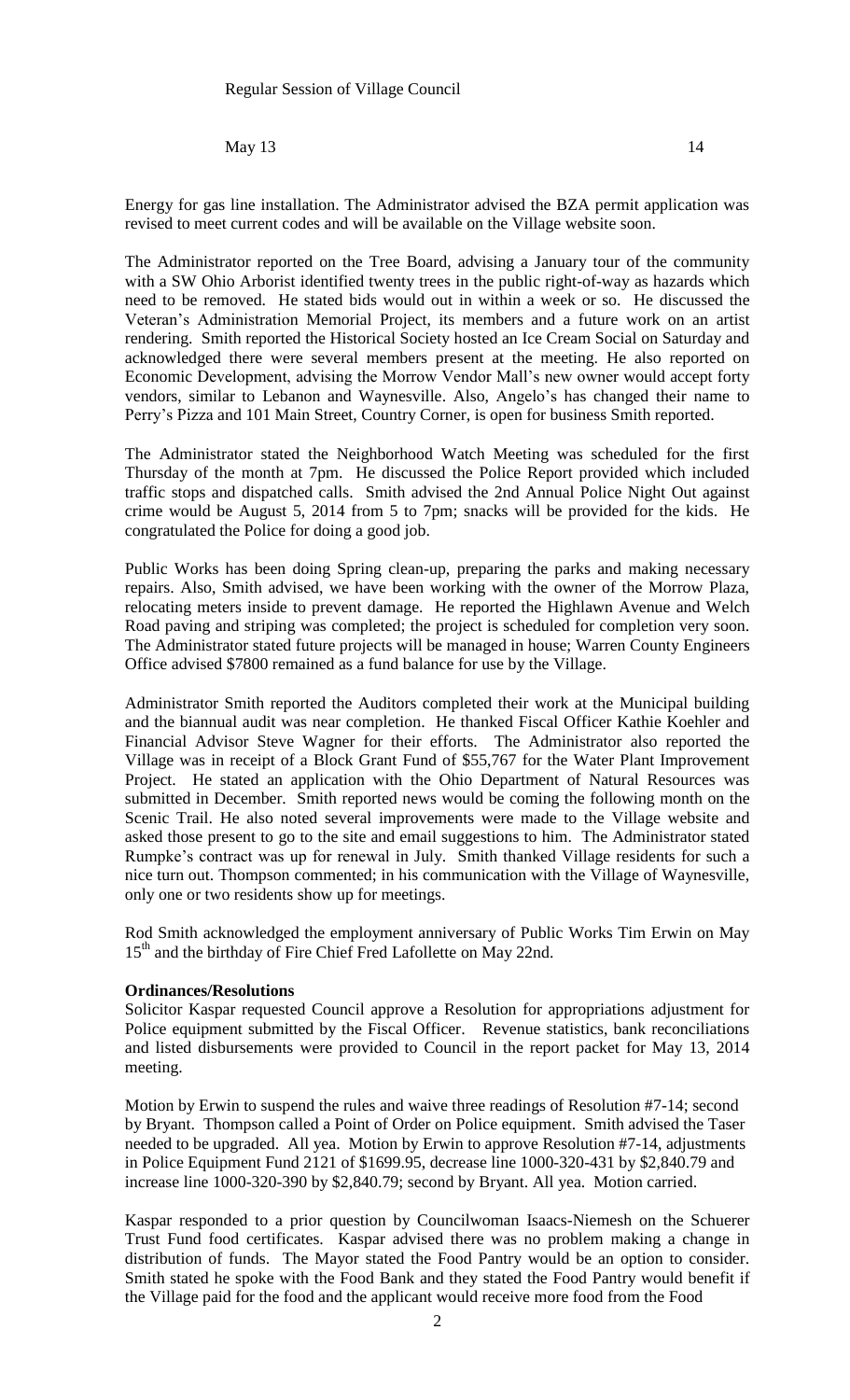May 13  $\hspace{1.5cm}$  14

Pantry. Thompson stated he was not familiar with the Food Pantry; but stated people are limited as to how many times they can go to the Food Pantry. The Mayor clarified.

Poe discussed the Charter form of government versus Statutory form of government. He explained for Charter government, the voters elect the Mayor who is over department heads. Poe distributed packets. He advised larger communities have Charter forms of government. He stated he wished approval to get it on the ballot in November if Council wished and the voters could decide. Poe commented regarding committees there was some discontent. The Mayor advised with a Charter, there is latitude with taxing structure; you may give incentives to businesses. He stated growth is faster, very powerful; jobs could come to Morrow especially in this economy. He advised some towns are struggling that are Statutory; relief can be given on property tax only. All can vote Mayor Erwin stated. Thompson stated he would like to comment on the process; he reported it requires three votes, one to form a Charter, one to elect commission and another vote to adopt. Thompson added there are two ways to get it started, a 2/3 vote by Council to place it on the ballot or a petition with 10% of signatures of the electorate. He would recommend the use the petition. Poe asked if that was a motion and stated we need to get the process started; the voters have the final say. Tomas Ryan de Heredia asked if the pamphlet was on the internet and if it could be disseminated in another format. Poe stated the six Council members could do that. Isaacs-Niemesh stated she couldn't move forward without more information. Discussion followed. Poe asked; do we need to have a Special Meeting. He stated if we wait another month, we may not be able to get it on the ballot. T. Erwin stated it should not be tabled. Thompson stated there is an idea of, if we don't do it now, we won't do it; he commented this idea has been floating around since 2008 and is not an emergency.

Poe stated the motion would be to explore the process to put the item on the ballot. Thompson stated initiative to form a charter commission is needed. Smith asked for a copy of the brochure Council was reviewing. Kaspar advised an Ordinance was needed to determine if initiative should be placed on the ballot. He read the legal description of selfgovernment. A resident asked if it would it be made clear to residents as to what type of businesses would get incentives. Discussion followed.

Motion by Erwin to waive three readings of the Ordinance; second by Poe. By roll call, 3 yea and 3 nay by Bryant, Isaacs-Niemesh and Thompson. Motion failed.

Thompson commented eighty signatures were needed. Kaspar recommended a Special Session for discussion. Poe asked when the meeting would take place; we need 90 days before the election. Discussion followed.

### **Public Forum**

Tomas Ryan de Heredia stated non statutory committees were abolished for the Village in April. He stated he prepared a petition; he stated committee members would be the *go to* person, depending on the issue. These would be short term committees. Ryan de Heredia read the full petition stating there should accountability. Six categories were given to include community outreach and assistance. Each Council member would be responsible. Council would appoint fact finding committees, 2 Village Council members and 2 volunteers present at voting with reports due the Thursday before Council meeting. Neal commented positively on the petition introduced. Thomas Ryan de Heredia stated he would email it to the Mayor to be placed on the website. He left a copy with the Administrator. Discussion followed. He asked if there was any problem with the petition being placed on the website. There was a question raised regarding Parks and Recreation. Thompson stated Parks and Recreation was a Board and still exists.

Dave Ducker stated Welch and Highlawn Avenue is beautiful. He added cars are flying through the intersection. He asked if the portable sign which shows how fast the cars are going could be purchased for the location. Ducker stated in front of his home cars go